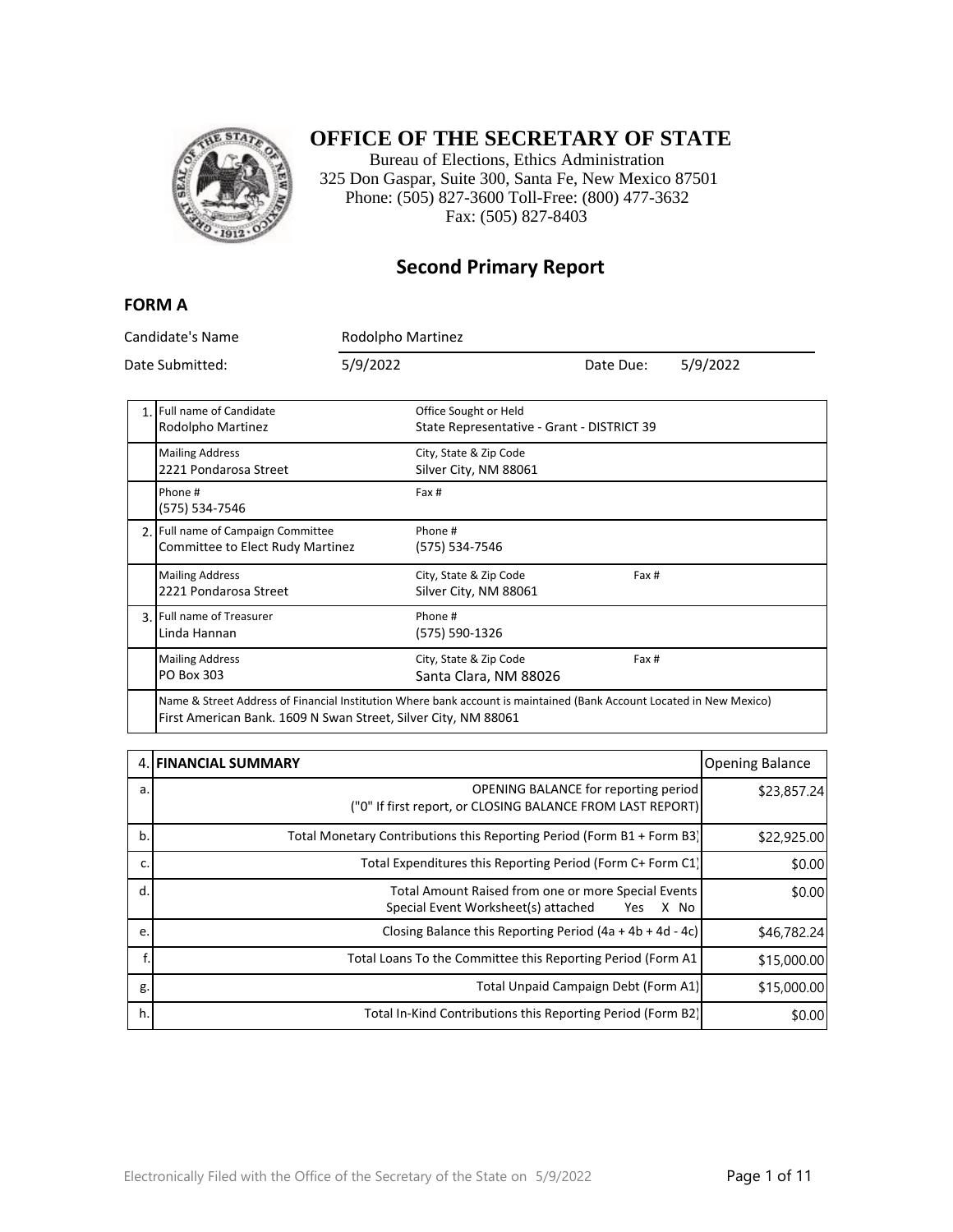# **Report of Expenditures and Contributions**

#### **Form A 1**

| Candidate's Name |                               | Rodolpho Martinez |           |             |
|------------------|-------------------------------|-------------------|-----------|-------------|
| Date Submitted:  |                               | 5/9/2022          | Date Due: | 5/9/2022    |
|                  |                               |                   |           |             |
|                  | 1. TOTAL DEBT CARRIED FORWARD |                   |           | \$0.00      |
|                  | 2. TOTAL LOAN CONTRIBUTIONS   |                   |           | \$15,000.00 |
|                  | 3. TOTAL DEBT PAID            |                   |           | \$0.00      |
|                  | 4. TOTAL LOANS FORGIVEN       |                   | \$0.00    |             |
|                  | 5. TOTAL UNPAID DEBT          |                   |           | \$15,000.00 |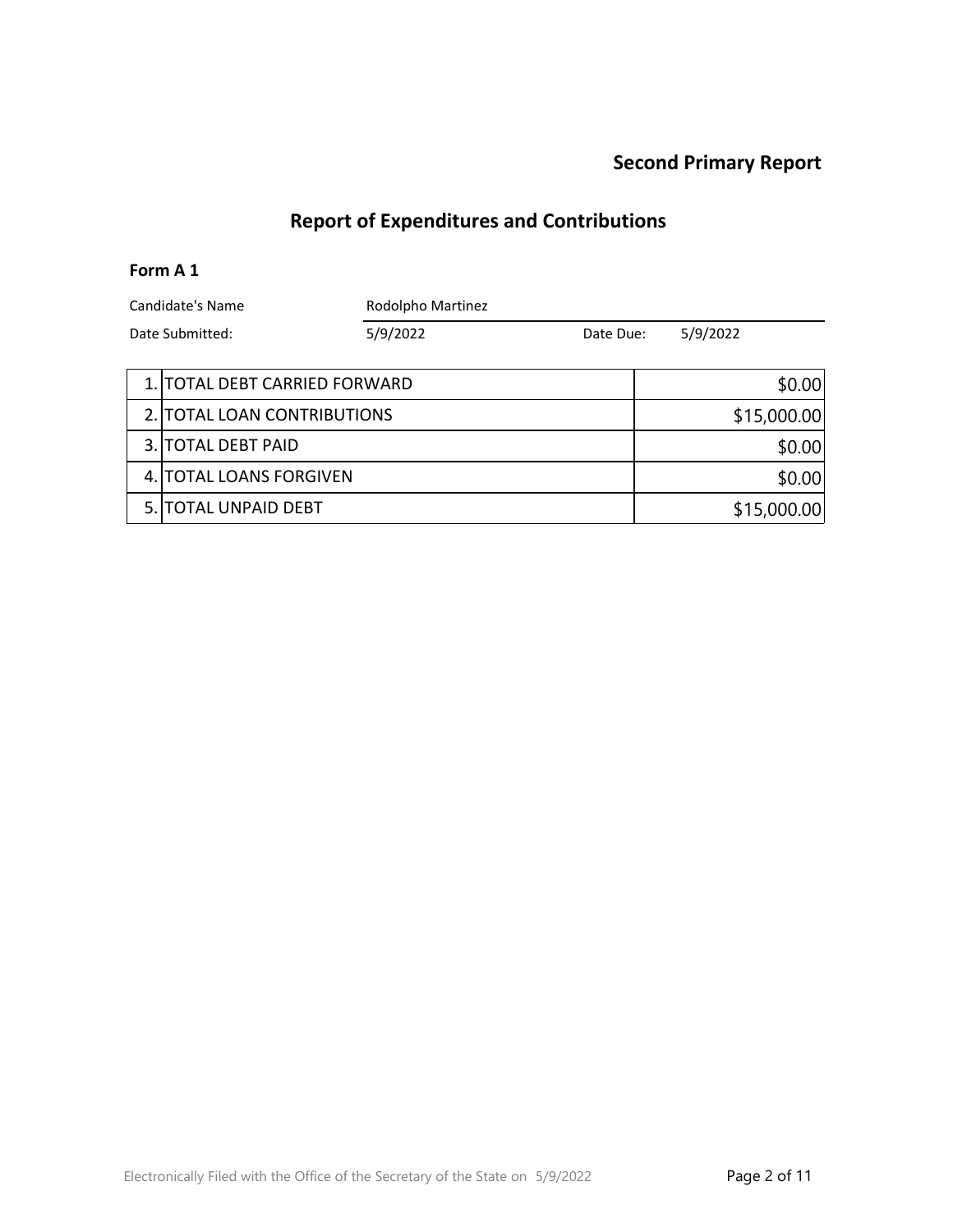#### **Report of Expenditures and Contributions**

### **FORM B 1 MONETARY CONTRIBUTIONS**

**DATE** NAME and ADDRESS of CONTRIBUTOR **CONTRIBUTOR OCCUPATION AMOUNT** 4/7/2022 ANONYMOUS donation \$50.00 4/7/2022 Edwin Mahr 1331 Park Ave SW #508 Albuquerque, NM 87102 donation Other - GOTV Affairs The S200.00 4/7/2022 LINDA AND LEE HANNAN PO Box 303 Santa Clara, NM 88026 **Donation** Retired \$100.00 4/7/2022 Lynn Mc Daniel 701 Bayard St Silver City, NM 88061 donation Other - Not employed | \$100.00 4/7/2022 Paul Hotvedt 808 w 8th st Silver City, NM 88061 Donation Other - not employed | \$100.00 4/7/2022 Shelby Hallmark 4225 Tom Lyons Dr Silver City, NM 88061 Donation Retired **1** \$500.00 4/11/2022 Harry Garcia 31 GARCIA BLVD GRANTS, NM 87020 **Contribution** Candidate 1.000.00 Candidate's Name Rodolpho Martinez Date Submitted: 5/9/2022 Date Due: 5/9/2022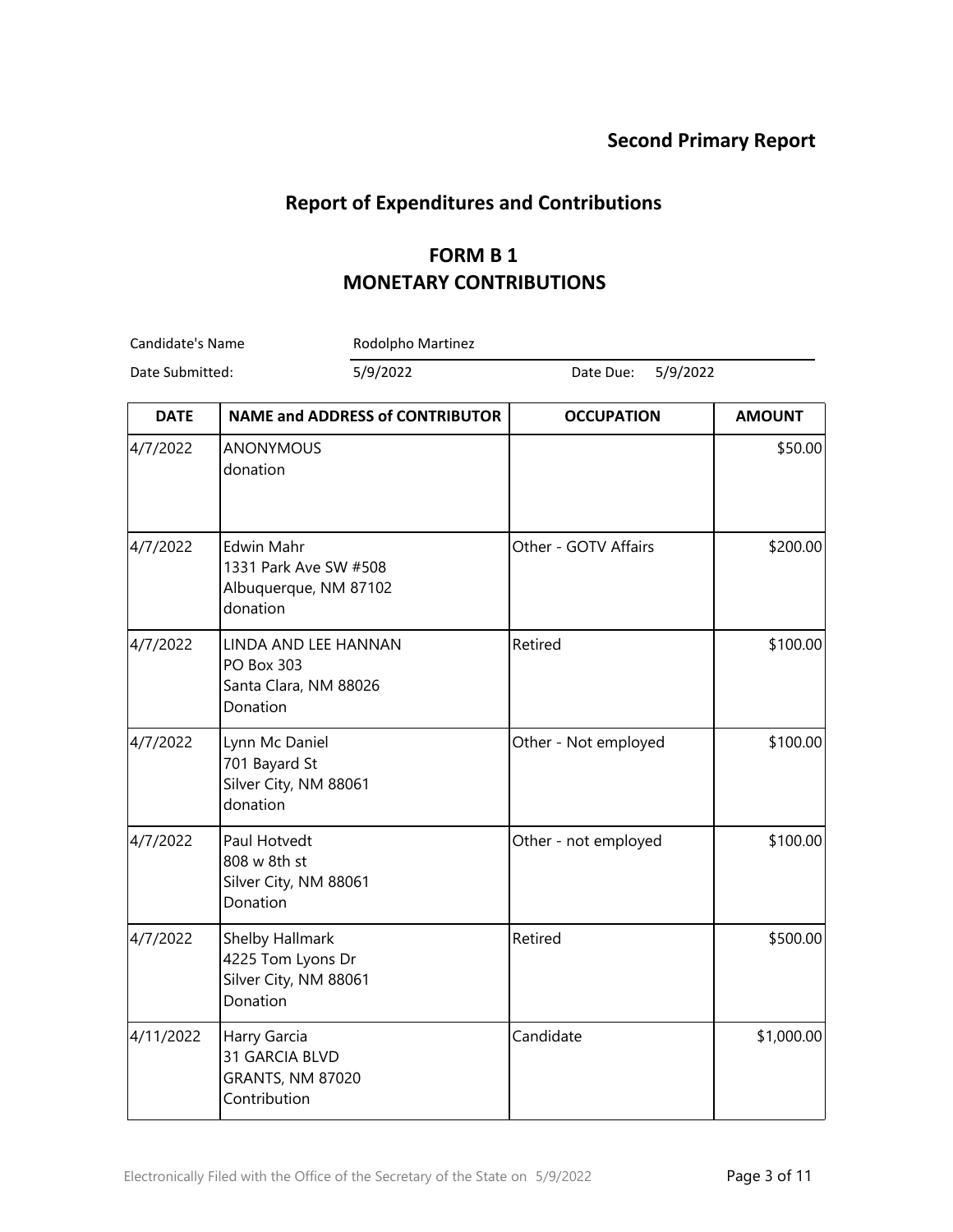| 4/11/2022                                                                                 | Javier I Martinez<br>2955 MOYA RD NW<br>ALBUQUERQUE, NM 87104<br>Donation           | Candidate                                       | \$500.00   |
|-------------------------------------------------------------------------------------------|-------------------------------------------------------------------------------------|-------------------------------------------------|------------|
| 4/13/2022<br>John Dyrcz<br>5900 Alice Ave NE unit 83<br>Albuquerque, NM 87110<br>donation |                                                                                     | Other - Political Director                      | \$50.00    |
| 4/13/2022                                                                                 | Roque Garcia<br>1112 Cave Springs Trail<br>Las Cruces, NM 88011<br>donation         | Other - Administrator                           |            |
| 4/16/2022                                                                                 | Grado Stucco & Plastering<br>1385 Grant St<br>Silver City, NM 88061<br>donation     | <b>Professional Services</b>                    |            |
| 4/19/2022                                                                                 | Dorene Haw<br>5122 Big Bend Road<br>Silver City, NM 88061<br>donation               | Other - not employed                            | \$25.00    |
| 4/19/2022                                                                                 | PATRICIA 'PATTY' A LUNDSTROM<br>3406 BLUE HILL AVE<br>GALLUP, NM 87301<br>donation  | Candidate                                       | \$1,000.00 |
| 4/25/2022                                                                                 | Doreen Yvonne Gallegos<br>5305 Superstition Dr.<br>Las Cruces, NM 88011<br>donation | Candidate                                       |            |
| 4/26/2022                                                                                 | Alfredo Gonzales<br>504 Empire St<br>Bayard, NM 88023<br>donation                   | Other - Not employed<br>\$25.00                 |            |
| 4/26/2022                                                                                 | <b>IBEW Voluntary Fund</b><br>900 Seventh St<br>Wasington, DC 20001<br>donation     | \$2,000.00<br><b>Political Action Committee</b> |            |
| 5/1/2022                                                                                  | <b>DERRICK J LENTE</b><br>70 KUAUA ST<br>SANDIA PUEBLO, NM 87004<br>donation        | Candidate                                       | \$750.00   |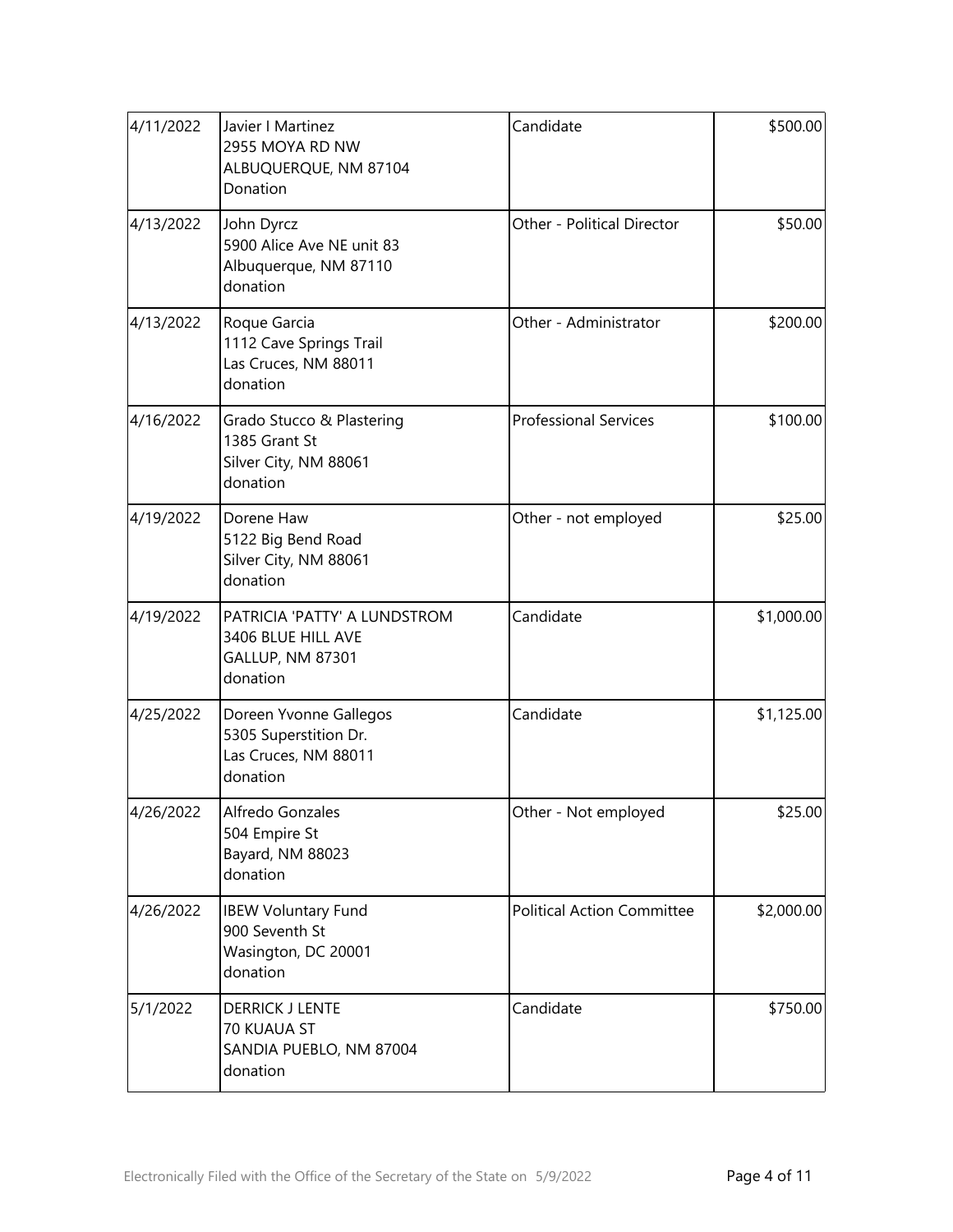| 5/2/2022 | Todd Schulke<br>707 N Black St<br>Silver City, NM 88061<br>donation | Other - Biological Center | \$100.00   |
|----------|---------------------------------------------------------------------|---------------------------|------------|
|          |                                                                     | <b>TOTAL</b>              | \$7,925.00 |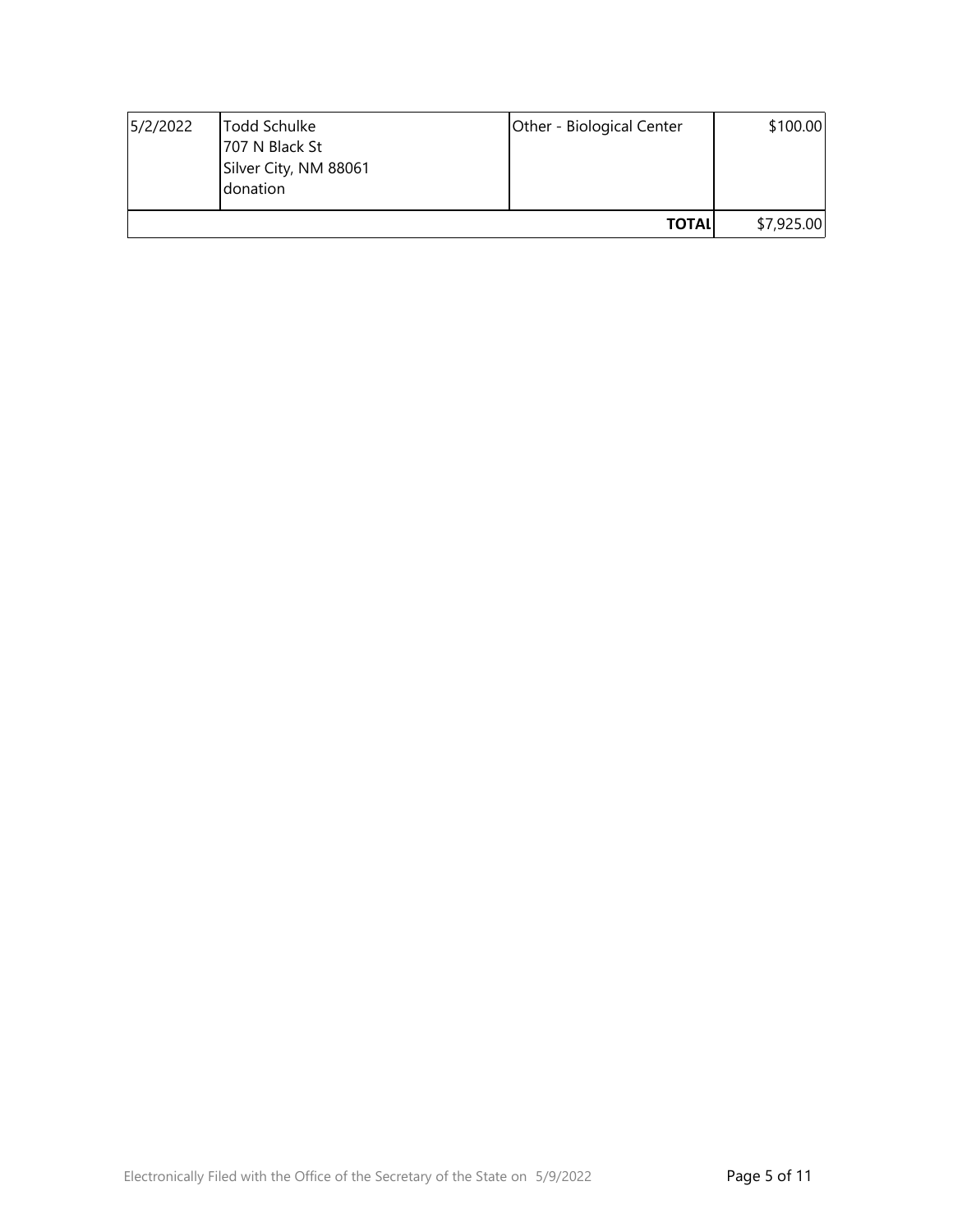# **Report of Expenditures and Contributions**

#### **FORM B 2 IN-KIND CONTRIBUTIONS**

| Candidate's Name | Rodolpho Martinez |                    |  |  |
|------------------|-------------------|--------------------|--|--|
| Date Submitted:  | 5/9/2022          | Date Due: 5/9/2022 |  |  |

| <b>DATE</b> | <b>NAME and ADDRESS of CONTRIBUTOR</b> | <b>OCCUPATION</b> | <b>AMOUNT</b> |
|-------------|----------------------------------------|-------------------|---------------|
|             |                                        |                   |               |
|             |                                        |                   |               |
|             |                                        |                   |               |
|             |                                        |                   |               |
|             |                                        | <b>TOTAL</b>      |               |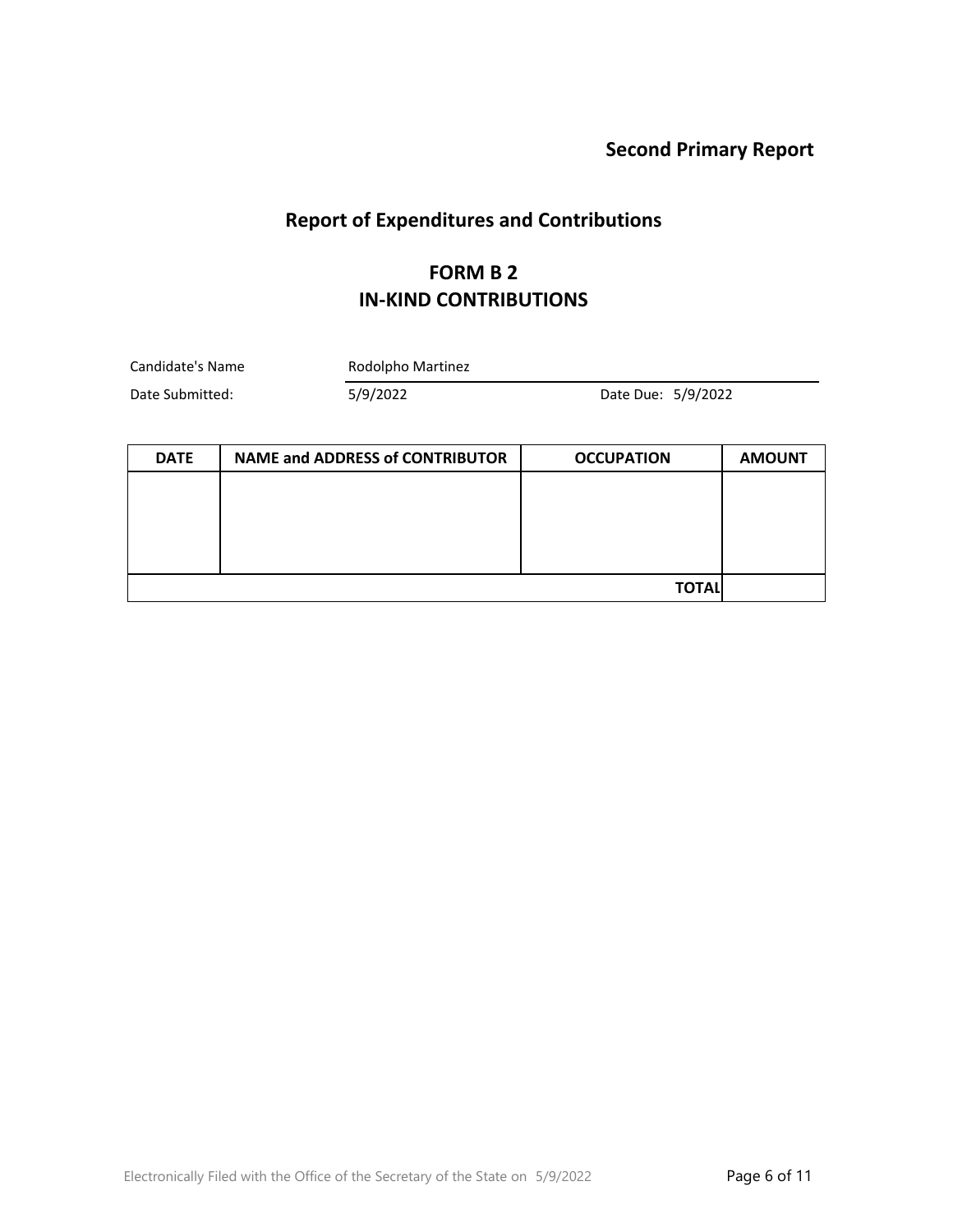## **Report of Expenditures and Contributions**

#### **FORM B 3 LOAN CONTRIBUTIONS**

| Candidate's Name<br>Date Submitted:<br><b>TRANSFER DATE</b><br><b>DATE</b> |  | Rodolpho Martinez                                                   |              |               |  |
|----------------------------------------------------------------------------|--|---------------------------------------------------------------------|--------------|---------------|--|
|                                                                            |  | 5/9/2022<br>Date Due: 5/9/2022                                      |              |               |  |
|                                                                            |  | <b>NAME and ADDRESS of CREDITOR</b>                                 |              | <b>AMOUNT</b> |  |
| 5/1/2022                                                                   |  | Rodolpho Martinez<br>2221 Pondarosa Street<br>Silver City, NM 88061 |              | \$15,000.00   |  |
|                                                                            |  |                                                                     | <b>TOTAL</b> | \$15,000.00   |  |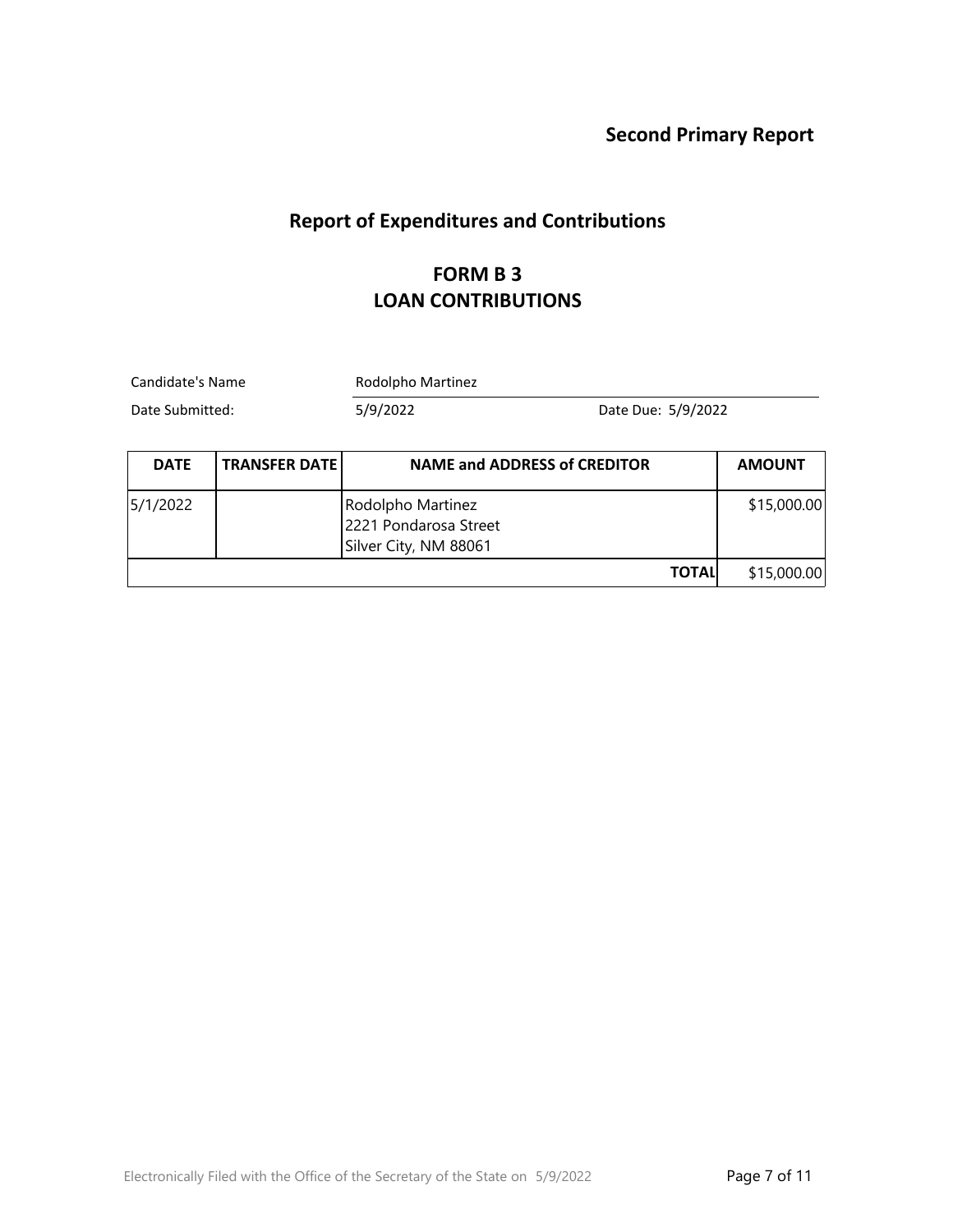## **Report of Expenditures and Contributions**

## **FORM B 4 LOANS FORGIVEN**

Candidate's Name Rodolpho Martinez

Date Submitted: 5/9/2022 Date Due: 5/9/2022

| <b>DATE</b> | <b>NAME and ADDRESS of CREDITOR</b> |  |
|-------------|-------------------------------------|--|
|             |                                     |  |
|             | <b>TOTAL</b>                        |  |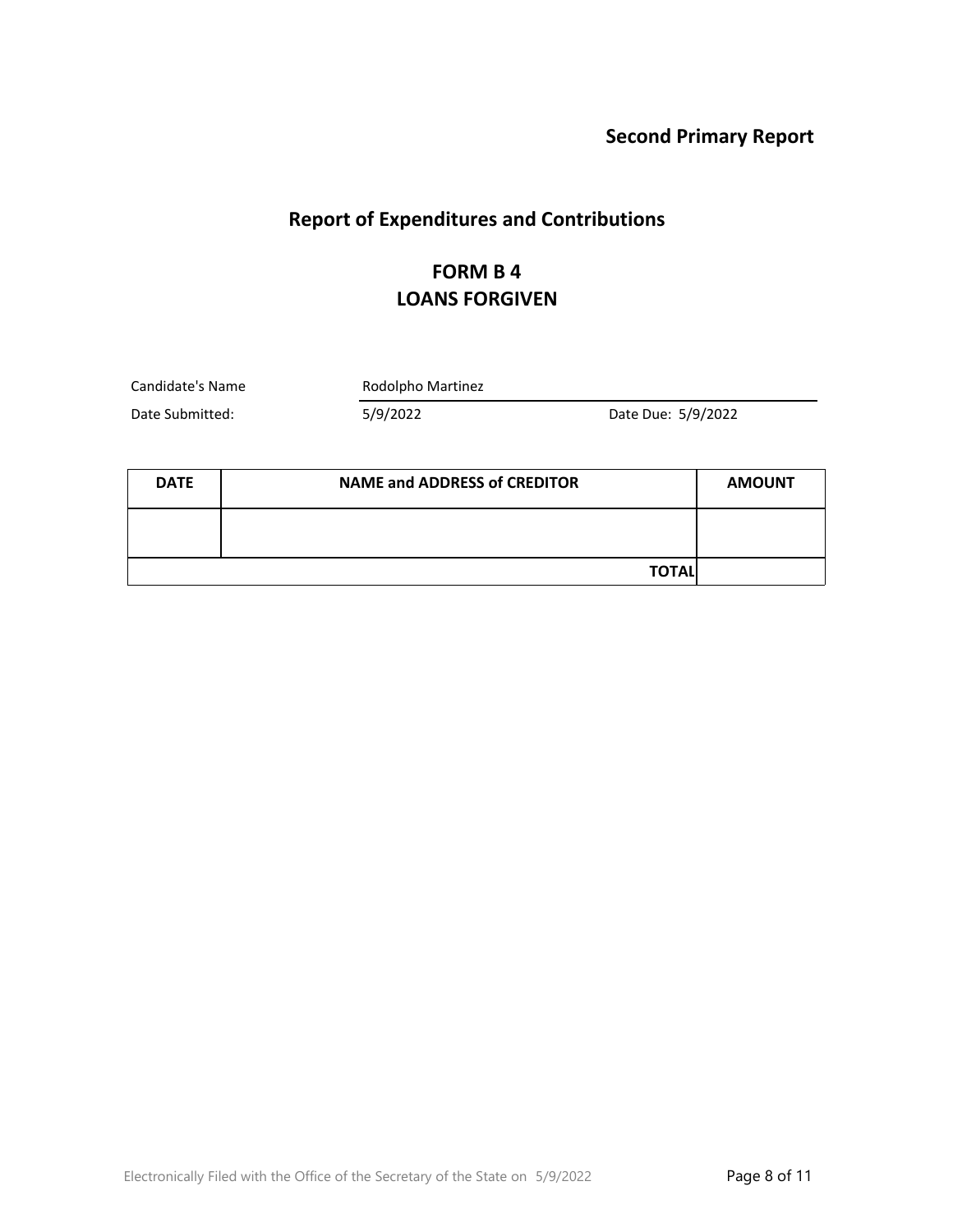## **Report of Expenditures and Contributions**

### **FORM C EXPENDITURES**

| Candidate's Name | Rodolpho Martinez |                    |  |
|------------------|-------------------|--------------------|--|
| Date Submitted:  | 5/9/2022          | Date Due: 5/9/2022 |  |

| <b>DATE</b> | <b>NAME and ADDRESS of PAYEE</b>     | <b>PURPOSE</b> | <b>Type</b>  | <b>AMOUNT</b> |
|-------------|--------------------------------------|----------------|--------------|---------------|
|             | Error: Subreport could not be shown. |                |              |               |
|             |                                      |                | <b>TOTAL</b> |               |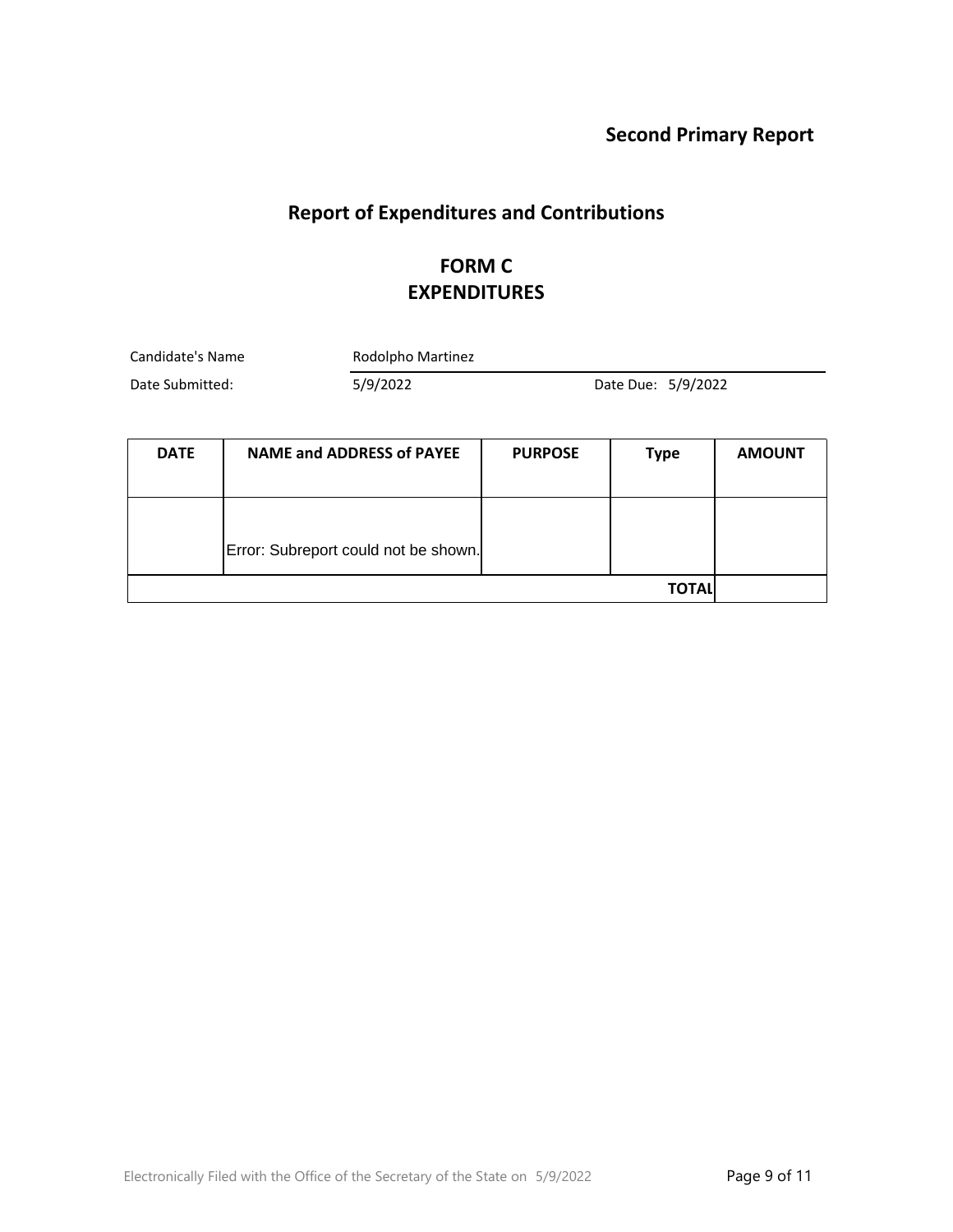# **Report of Expenditures and Contributions**

## **FORM C 1 LOAN REPAYMENTS**

| Candidate's Name | Rodolpho Martinez |                    |  |  |
|------------------|-------------------|--------------------|--|--|
| Date Submitted:  | 5/9/2022          | Date Due: 5/9/2022 |  |  |

| <b>DATE</b> | <b>NAME of CREDITOR</b> | <b>AMOUNT</b> |
|-------------|-------------------------|---------------|
|             |                         |               |
|             |                         |               |
|             | <b>TOTAL</b>            |               |